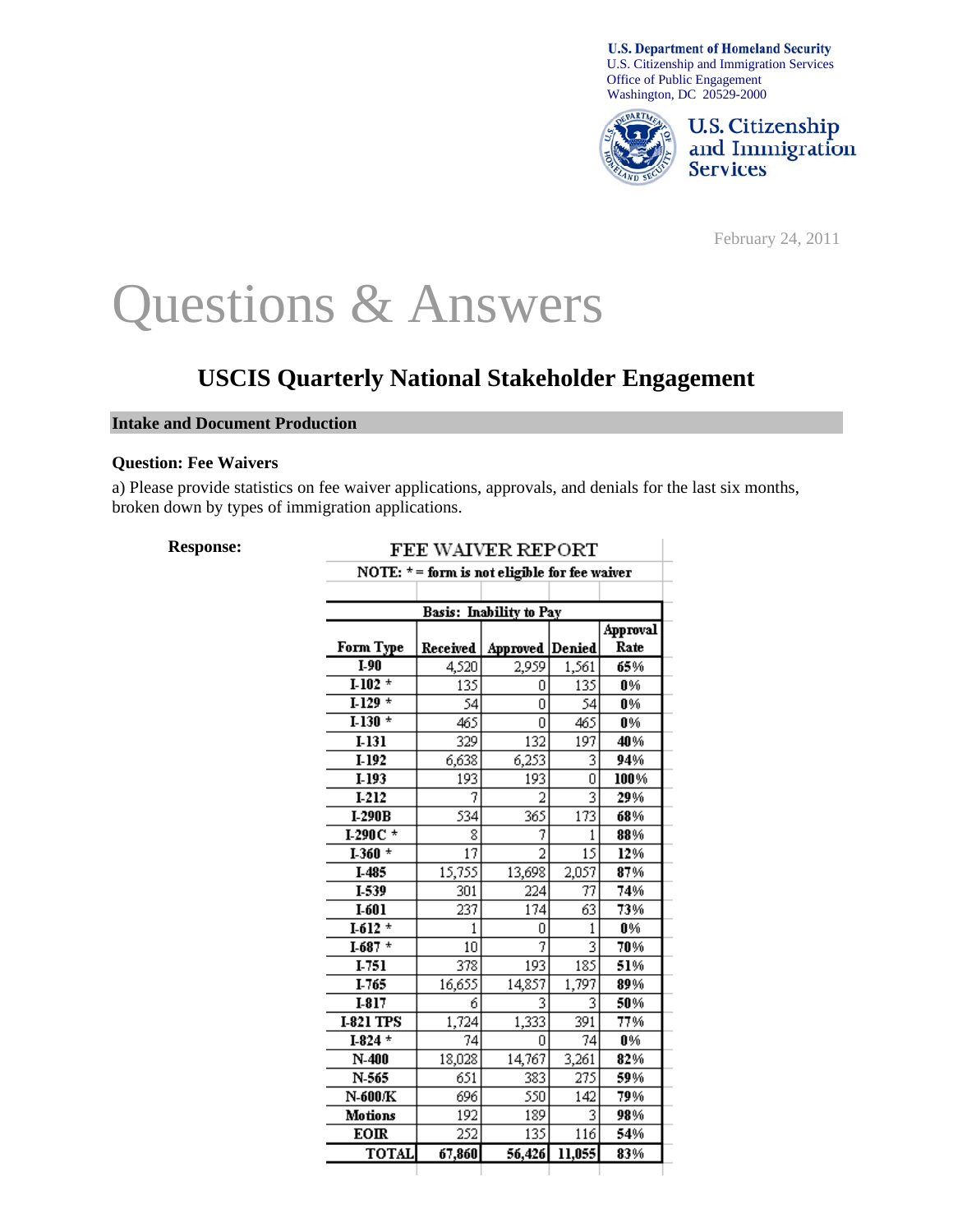b) When considering whether a fee waiver applicant's income is at or below 150% of the poverty level, is USCIS looking at gross income or net income?

**Response:** We use the adjusted gross income from Federal tax documents such as W-2. If there is not a W-2 then we look at whatever paper is available to substantiate adjusted gross income e.g. a signed statement indicating what their gross income is.

c) Please provide an update on USCIS' efforts to train staff adjudicating fee waivers and how USCIS is monitoring fee waiver decisions to ensure staff is adhering to the new policy.

**Response:** The Office of Intake and Document Production held five WebEx-based training sessions in November. The number of staff in attendance was as follows:

25 – Office of Intake and Document Production 142 – Field Operations Directorate 48 – Refugee, Asylum and International Operations Directorate 44 – Service Center Operations Directorate 259 – TOTAL

The majority of fee waiver requests are adjudicated by staff within the Office of Intake and Document Production. Supervisors monitor fee waiver decisions by randomly reviewing their team's work. In addition, supervisors periodically reinforce that fee waivers must be adjudicated in accordance with established policies/guidelines and ensure that each analyst working Fee Waiver Requests keeps a paper copy of the Fee Wavier Standard Operating Procedures at their desks.

d) In the past, the fee waiver denial letter explained the reasons for the denial. Will denial letters under the new policy/form still explain the reasons for the denial?

**Response:** Yes, information on the reason the fee waiver is being denied will still be explained on the I-797 if the applications and request was processed through a USCIS Lockbox facility. Non-lockbox cases will also provide the reason(s) for a fee waiver denial on a G-1054.

e) If we feel that a fee waiver denial was made in error, how can we bring a case to USCIS's attention? Should we still use the lockbox e-mail? If so, can you provide that e-mail again?

**Response:** Yes, [Lockboxsupport@dhs.gov](mailto:Lockboxsupport@dhs.gov)

# **Question: Mailing Instructions**

We've noticed that OPT applications sent to the new Lock Box address with Texas Service Center are being sent back to truncated return addresses. Apparently the Lock Box staff will not include any "care of" information and will just omit it. Also, apparently they are omitting the additional four digits after the zip code (even though there seem to be fields for those.) Can USCIS verify this information and/or explain the process.

**Response:** There is no C/O field on the I-765 form. We are aware of the issue concerning the fact that c/o addresses, when provided in the address field on Forms I-765, are not being captured as part of the address. If USCIS were to ask the lockbox to put the c/o in the address field then we would run the risk of truncating the return address as the address data field is limited to a certain number of characters.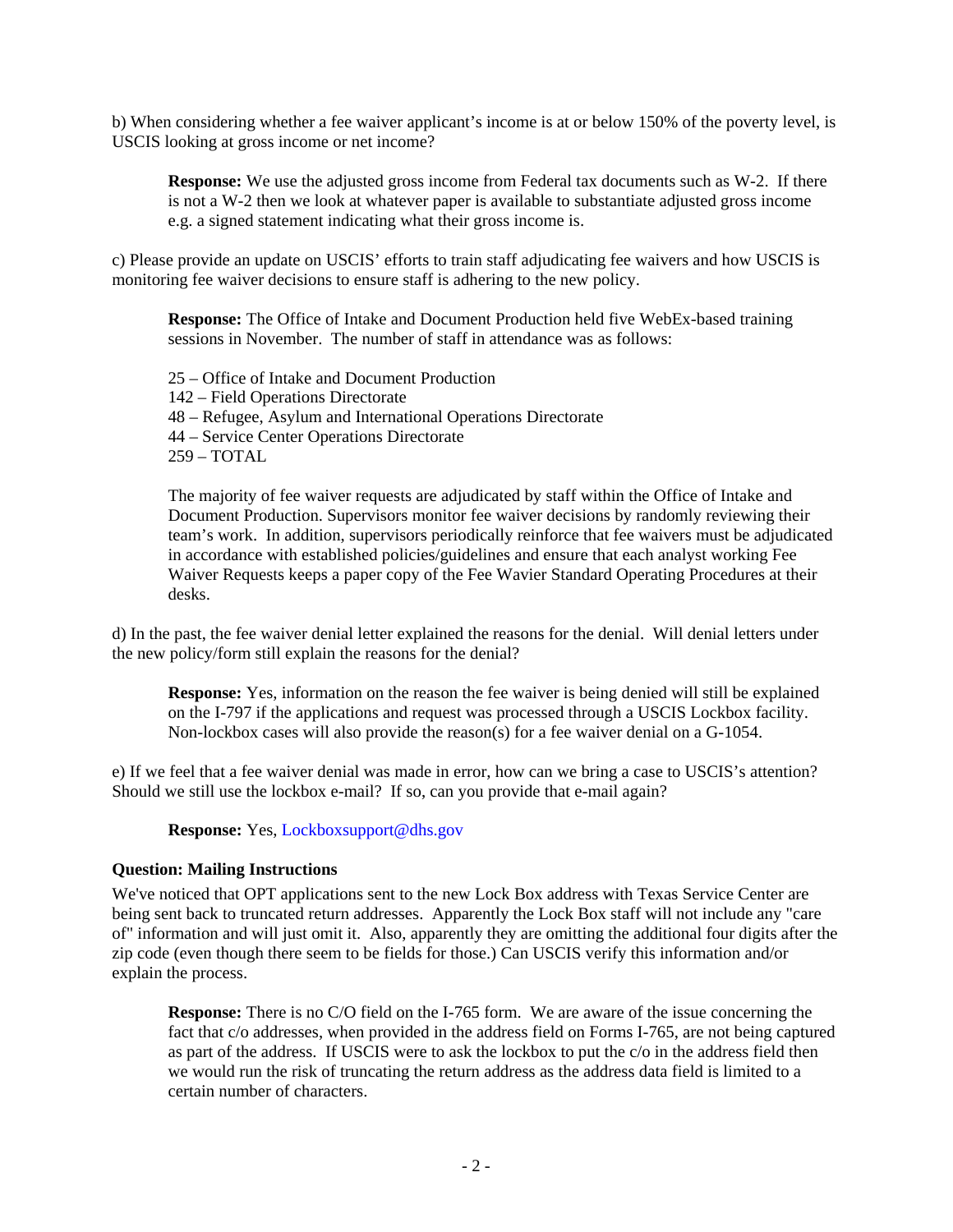Please provide examples of truncated return addresses.

Form I-765 is being revised to include a c/o data field so that this information can be captured in the future.

Lockbox does not capture the additional four digits after the zip code.

#### **Question: Secure Mail Initiative (SMI)**

Under USCIS's SMI what can I do if my card has not been received after being notified of my application's approval?

**Response:** Under SMI, USCIS mails all proof of benefit cards (PRC's & EAD's) with Delivery Confirmation tracking through the US Postal Service (USPS). Each card receives a USPS tracking number. Customers who have not received their card in what they consider a timely manner can call the USCIS Customer Service line (at **1-800-375-5283**) to ask the delivery status of their card. The USCIS Customer Service Representative will provide the customer with a USPS tracking number for their card AND tell them the current USPS delivery status, including the date of delivery, time, and location, if delivery was already completed. If delivery has not yet been completed, customers are informed that they can go to USPS website at [http://www.usps.com](http://www.usps.com/) to track the delivery status themselves by entering their delivery confirmation number into the Track & Confirm field, or may call USPS Customer Service tracking line at 1-800-222-1811 to obtain the latest USPS delivery status information. NOTE: SMI tracks card delivery by a customer's receipt number, the customer's address on file, mailing date and time, USPS Delivery Confirmation number, which shows USPS delivery status (route and date of any delivery). *Confirmation is for delivery at that address.* No signature is required for completion of the delivery. If a customer has not received his/her card although USPS tracking says it was delivered, s/he may call the USPS Customer Service line and request a delivery inquiry.

#### **Customer Service Directorate**

# **Question: Case Status Online**

The current USCIS computer system does not allow I-829 status to be checked online. Can this be fixed?

**Response:** Due to system constraints, there is no capability for allowing I-829 status to be checked online. If an I-829 is outside normal processing time, a note may be sent to the EB5 mailbox [USCIS.ImmigrantInvestorProgram@dhs.gov](mailto:USCIS.ImmigrantInvestorProgram@dhs.gov)

# **Question: National Customer Service Center Responses**

O & P applicants oftentimes have questions about case status or the RFEs they receive and contact the National Customer Service Center. Individuals indicate that they often get the "runaround" or are told a response is pending and they should receive something soon, but never do. This then prompts members to escalate their questions or issues to their Congressional representatives, ambassadors, or the national association. This raises several questions:

• Is this a training issue with the Tier 1 operators? If not, what does USCIS think is the issue?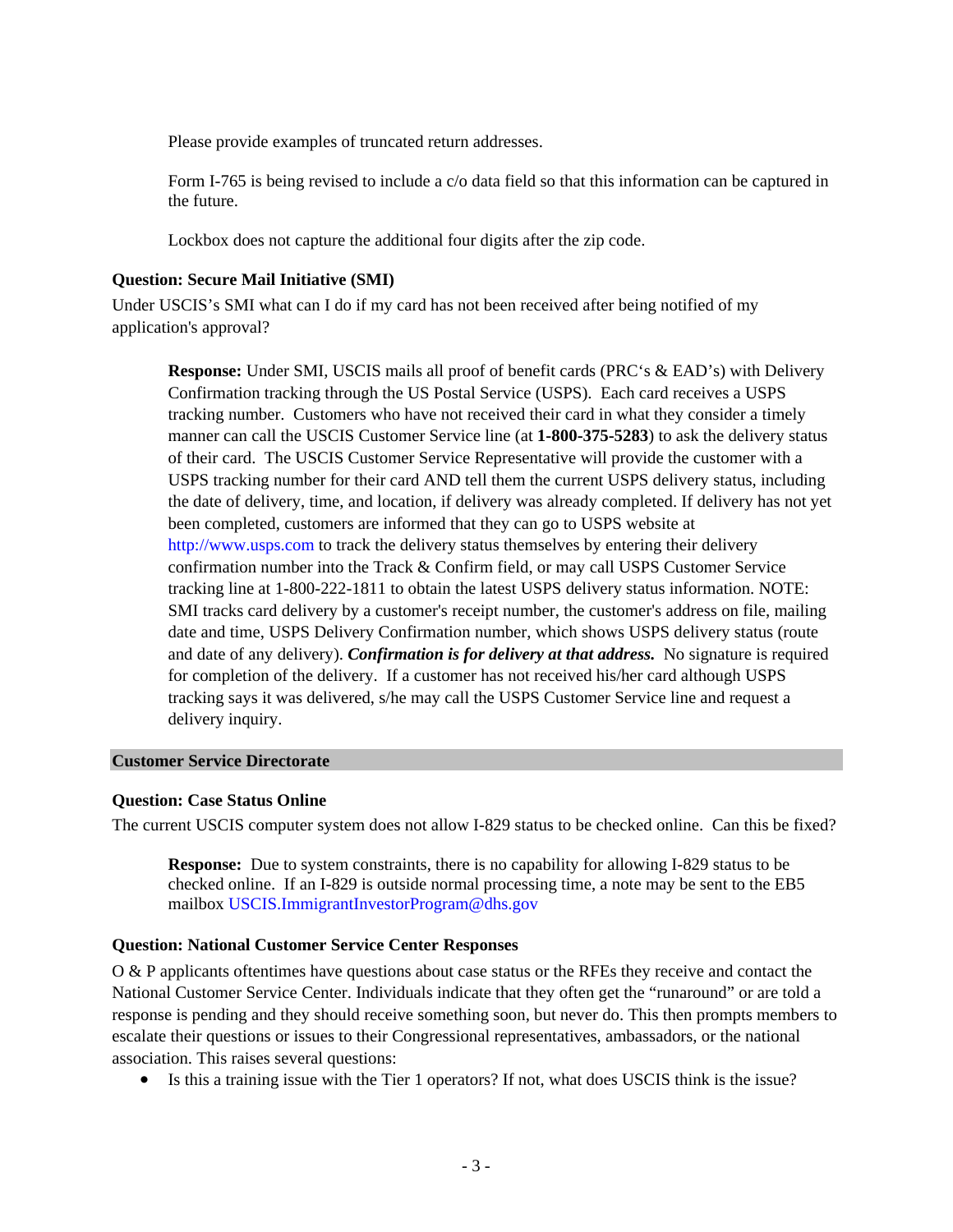- Is there additional information callers should be providing operators to get a more informative response?
- It appears that the RFEs are sometimes unclear and that this may be because of the types of RFEs issued for O & P applications. Is there anything that USCIS can do to make the RFEs clearer?

**Response:** Information given to the customer at the National Call Service Center is scripted at the TIER 1 level. At the TIER 2 level a customer obtains more detailed information regarding the status of their case. The TIER 2 officers have access to USCIS systems.

- This is not a training issue with Tier 1 because Tier 1 does not have access to USCIS system. Tier 2 Tier 2 provides information that is indicated in the USCIS systems. Detail information of the RFE is not indicated in the USCIS system. The system only indicates that a RFE was given to the applicant. The call center only option is a SRMT to the Field or Service Center for additional information.
- The caller can provide detail information on the letter received. This will ensure the call center directs the SRMT to the correct office.
- Bothe O and P RFE templates are currently under review as part of the RFE project. The P templates should be available for public comment this month.

#### **International Operations**

# **Question: Cuban Family Reunification Program**

Now that dates have retrogressed – how is the Cuban Family Reunification Parole Program being treated? What will happen to the program? Will it continue as explained previously or will it halt? If so, for how long?

**Response:** Visa retrogression impacts the Cuban Family Reunification Parole Program (CFRP) to the extent that it impacts who is immediately eligible to receive a visa and who must wait. As explained in the Federal Register announcement that established the CFRP on November 21, 2007, the CFRP is available to Cuban nationals who reside in Cuba and are beneficiaries of approved Forms I-130, Petition for Alien Relative, "for which an immigrant visa is not yet immediately available." The CFRP was designed to allow Cuban nationals in oversubscribed family-sponsored visa categories, to apply immediately for parole to the United States, to expedite the family reunification and deter those waiting long period for their visa numbers to become available to attempt to come to the U.S. through irregular migration.

In October, the Department of State (DOS) determined that the F2A visa category had become current and F2A visa applicants were immediately eligible for visas. Therefore, the DOS and USCIS announced that, since visas for F2A beneficiaries were immediately available, these beneficiaries were not longer eligible for parole under the CFRP. To ease the transition for those already in the queue awaiting parole, DOS and USCIS provided a grace period to continue processing parole for those in the F2A category through the end of the calendar year and announced that those in the F2A category would be interviewed for immigrant visas and would not be paroled under the CFRP starting January 1, 2011. In early December, DOS determined that the priority date for visas in the F2A category changed from being current to having retrogressed to January 2008 due to an increase in F2A visa applications world-wide. Due to this finding, DOS announced that these F2A eligible individuals would revert back to CFRP cases in order to allow immediate processing, using the original CFRP interview schedule. Cuban Form I-130 beneficiaries for whom visas are not immediately available will remain eligible to seek parole under CFRP unless their visa category becomes current.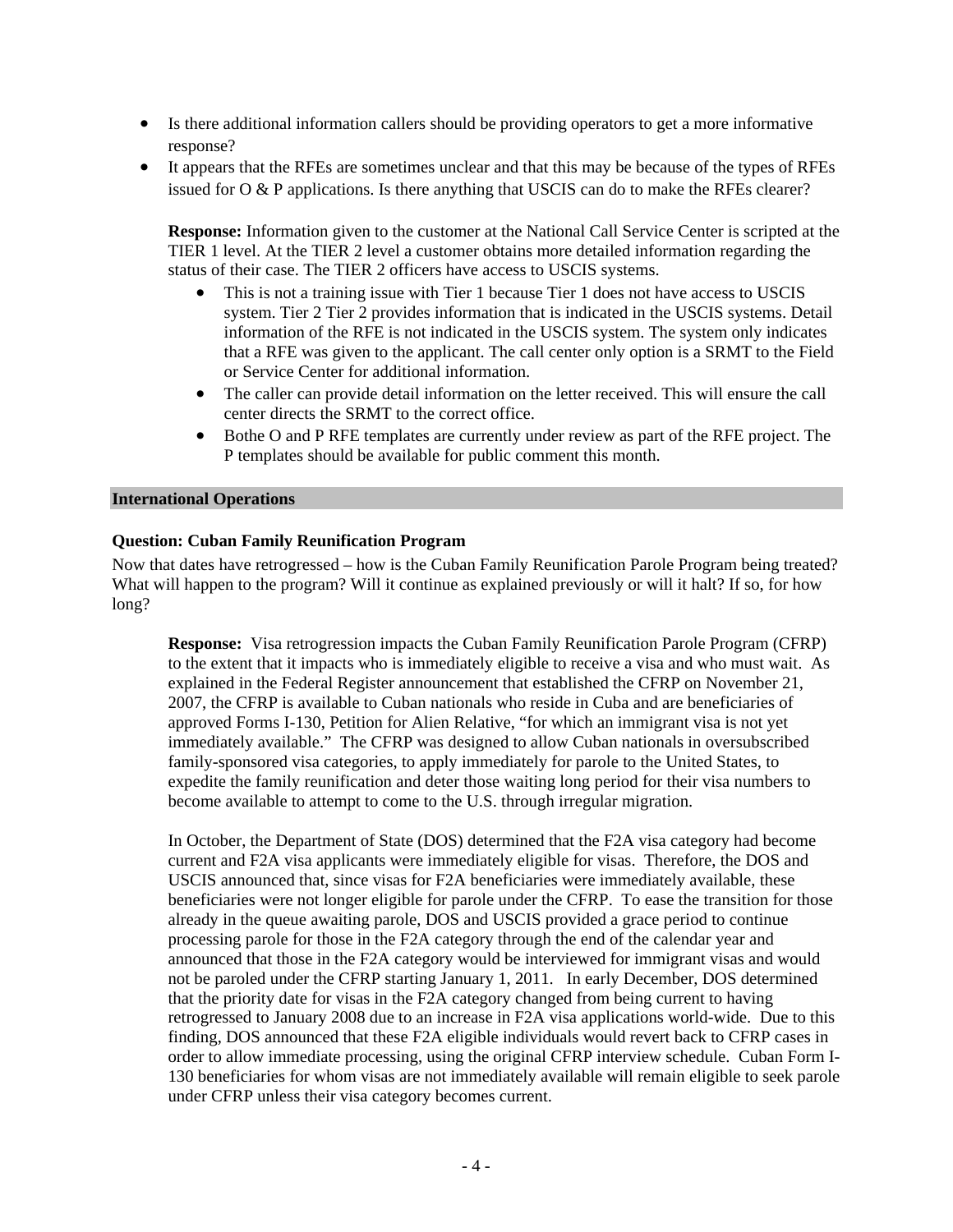#### **Field Operations Directorate**

#### **Question: Visa Bulletin**

Can individuals whose priority date came up during the November/December visa bulletin, but are not current on the January/February 2011 bulletin, apply to begin the LPR process by showing they were previously eligible? Of particular interest is the "all other nations" category.

**Response:** INA 245(a) and 8 CFR 245.1(a) and (g) require that a visa number be immediately available upon filing Form I-485. Therefore, applicants who were previously eligible to begin the LPR process because a visa was available, but did not apply before the visa category regressed are not eligible to file until a visa again becomes available. The current Department of State Bureau of Consular Affairs Visa Bulletin is consulted to determine whether a visa is immediately available.

#### **Question: Temporary Evidence/Stamps for I-829s**

Various USCIS Field Offices appear to be deciding issues differently. For example, some USCIS Field Offices refuse to issue temporary evidence (stamp in passport) of permanent resident status on the ground that the current stamp is valid for another month, or will not issue temporary stamp until the applicant and family members have attended a Masters Hearing after an I-829 denial. Can USCIS issue a standard procedure on issuing temporary stamps while an I-829 is pending and also after the I-829 has been denied but before a final order of removal has been entered?

**Response:** USCIS has standard guidance regarding the issuance of temporary stamps while the I-829 is pending. This guidance can be found in chapter 25.2 of the Adjudicators' Field Manual. Officers are advised that no extension of status can be given to an alien who has not timely filed a Form I-829, unless USCIS accepts a late petition based upon the alien's showing of good cause in accordance with 8 CFR 216.6(a)(5). Upon receipt of a properly filed Form I-829, USCIS is authorized by 8 CFR 216.6(a)(1) to extend automatically a conditional resident's status, if necessary, until such time as USCIS has adjudicated the petition. The I-797 receipt notice for the I-829 automatically gives a one year extension of status.

8 CFR 216.6(d)(2) states in regard to a denied I-829 that "the alien's lawful permanent resident status and that of his or her spouse and any children shall be terminated as of the date of the director's written decision." However, if the I-829 has been denied and an NTA has been issued, but no final order of removal has been entered, then USCIS must collect the expired conditional permanent resident card and follow established procedures for providing a temporary extension of the alien's conditional resident status upon request at a local USCIS Field Office. If the temporary extension is granted, then the aliens will be authorized to work and may travel outside the United States.

# **Question: V-2 Applications**

There is no logically correct box to check on the I-539 for V-2 applicants who have reached 21 years of age and who should benefit from the USCIS policy adopted on May 16, 2005, following the Akhtar v. Burzynski decision. Applicants whose prior V-2's have expired are not in good status at the time of submitting the new I-539. Therefore, selecting a box marked "an extension of stay in my current status" makes no sense.

While USCIS provided both a Memo and a Press Release explaining the substantive right to re-join V-2 status, neither source provided specific guidance on the procedure, beyond stating that applicants should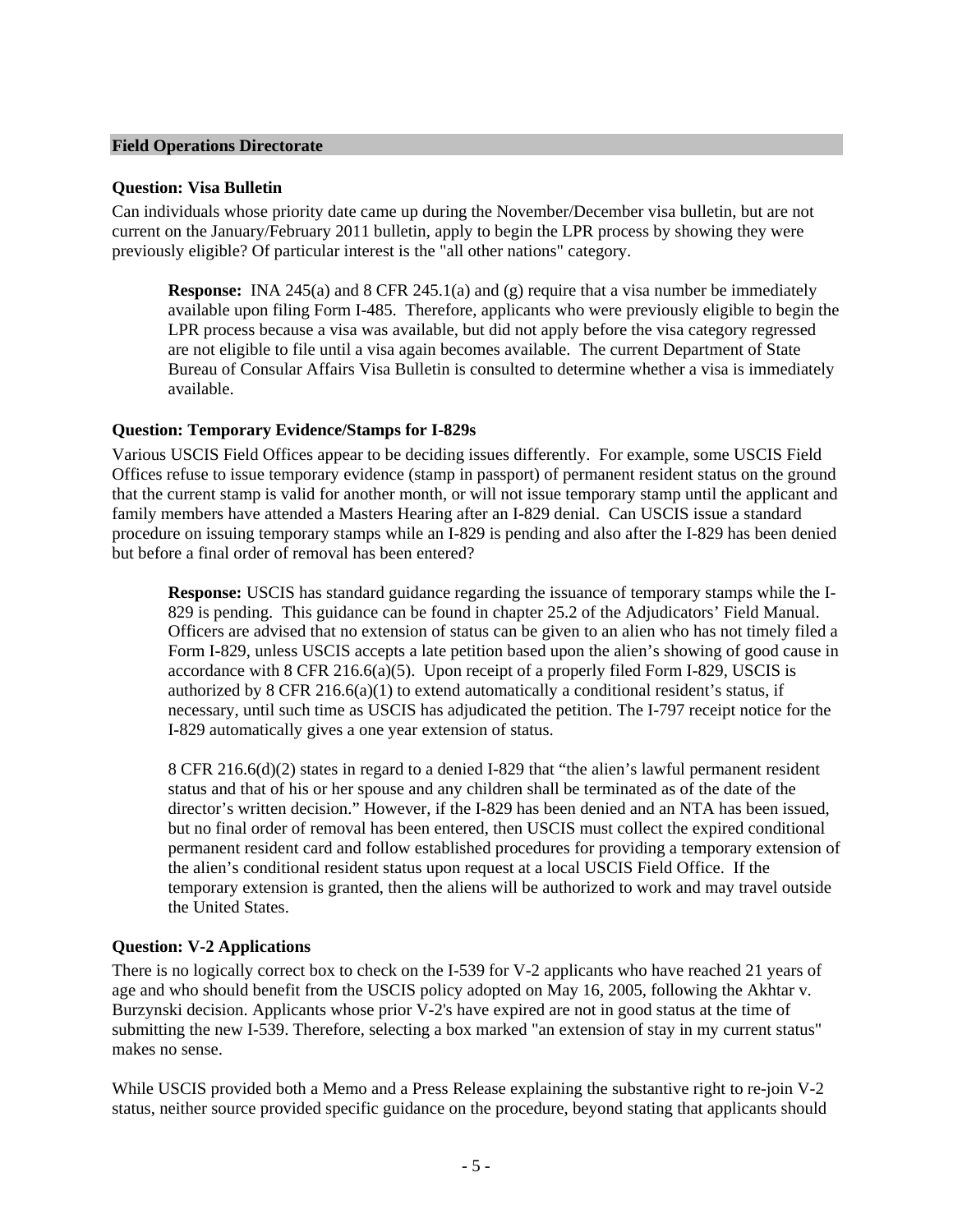apply on form I-539. USCIS did not amend form I-539 to cover the new situation of previous V-2 holders whose status had expired, nor did it provide instructions on how to fill out form I-539.

Applicants whose V-2 status has expired are given inadequate choices on the I-539 form. Logically, a person over 21 years of age seeking to re-join V-2 status would check "A change of status," listing "V-2" as the new status requested. It would not be logical to check box "a", seeking "an extension of stay in my current status" because that would indicate an election to stay in the United States with no legal status.

Is it appropriate policy for USCIS to deny applicants a V-2 Visa simply because USCIS itself did not clarify the application procedure?

**Response:** The appropriate choice to mark would be the "extension" box. A V-2 applicant age 21 or older is ineligible for an initial grant of V status, so the change of status box would be inappropriate; however, we recognize that the form instructions on the Form I-539, Supplement A instruct applicants to check box "b" on the I-539 (change of status). We will work to have the form instructions updated to reflect the changes created by the *Akhtar v. Burzynski* decision.

An applicant for extension of V-2 status whose V-2 status expired prior to *Akhtar v. Burzynski*, 384 F. 3d 1193 (9th Cir. 2004) and who failed to file timely, or whose application was denied solely because he was 21 years or older was granted a one time extension based on the *Akhtar*  decision, if he was otherwise eligible. *See* Section 37.4 of Adjudicator's Field Manual and USCIS Press Release, May 16, 2005: USCIS Announces New Policy Regarding V Status Extensions.

# **Question: Asylee Derivatives**

We understand that if an asylee derivative files an I-485 and is not eligible to adjust at the time due to change in the principal's situation, but rather needs to file nunc pro tunc, that USCIS will keep the fee and deny the I-485 application. However, what if the need to file a nunc pro tunc arises after the I-485 and while it is pending (for example the principal asylee naturalizes)? In that case, will USCIS allow the derivative to process nunc pro tunc while keeping the I-485 open, and not have to pay another fee? This would be extremely helpful to our clients.

**Response:** If the derivative asylee no longer meets the definition of a spouse or child of a refugee, he or she is ineligible for adjustment of status under the provisions of INA § 209(b)(3). The individual would need to apply for and be granted asylum as a principal to become eligible for asylum-based adjustment. USCIS will not hold I-485 applications pending the adjudication of nunc pro tunc asylum applications; however, if the applicant is aware that he/she is going to become ineligible for adjustment, it is best to alert USCIS prior to becoming ineligible and we can work to expedite the I-485 application, if appropriate.

# **Question: EOIR and Adjustment of Status**

The USCIS Office of Chief Counsel in San Francisco contacted and encouraged respondents with pending I-485s with EOIR to join motions to terminate in order for CIS to adjudicate the same I-485 without any additional filing fee. USCIS confirmed as recently as Nov. 4, 2010 that they will do so and will accept the original I-693s filed with EOIR. USCIS retracted this on Jan. 6, 2011 and announced that these cases will be on hold without a commitment that new filing fees won't have to be paid. In at least one of these cases, the I-765 based on the pending I-485 for an EAD renewal has been pending for over 90 days.

**Response:** If the applicant initially files for adjustment of status before the Immigration Judge (IJ) and pays the fee through the Texas Service Center and the IJ terminates proceedings without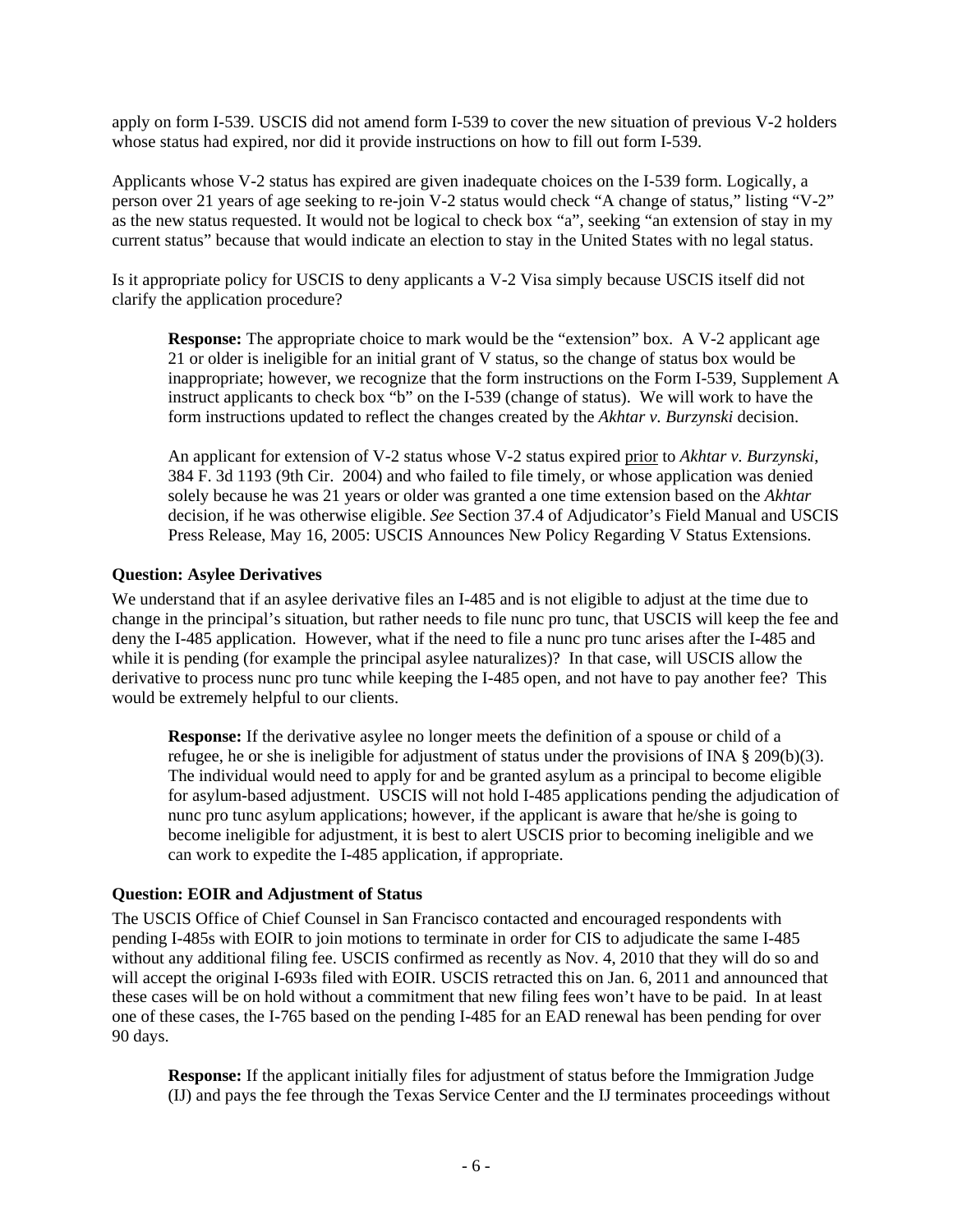making a decision on the Form I-485 application, USCIS will honor this filing and will not require that the applicant refile or pay the filing fee again. Field Operations recognized that clarifying guidance was required on this issue. On January 25, 2011, an instruction was sent to the field and the NBC, indicating that these I-485s should be processed without requiring an additional fee. The Form I-693 will also remain valid as specified under current guidance as stated in AFM chapter 40.1(c). As indicated in the December 16, 2010, policy memorandum amending chapter 40.1(c), until January 12, 2012, a Form I-693 will still be valid, even after the one-year validity period that normally applies, if the Form I-693 was included with the initial filing of the I-485 and there is no Class A or Class B condition. This policy memorandum is available at [www.uscis.gov.](http://www.uscis.gov/)

# **Questions: Haiti**

a) Because the humanitarian parole for 1 year expires soon, what will be the possibilities to enroll again? Will Haitians be able to renew their visa?

**Response:** An individual who has previously been granted humanitarian parole may request an extension or re-parole. USCIS reviews humanitarian parole requests on a case-by-case basis. We are not presently considering a blanket policy to authorize parole for all Haitians.

b) What is the latest on deferred action for Haitians?

**Response:** USCIS will review requests for deferred action on a case-by-case basis. Factors to be considered in evaluating a request for deferred action include (but are not limited to) the presence of sympathetic or compelling factors related to: the applicant's health, ability to travel, home country conditions, family ties and length of time in the U.S., history of employment and/or community service, military service, and overall priority for, as well as the likelihood of removal.

c) We have several cases that are pending for deferred action for Haitians. Is there a hold placed on these cases? If so, why is there a hold?

**Response:** USCIS strives to process deferred action requests quickly. Some offices have received a significant volume of requests, and given that some requests require additional review, many requests remain pending.

d) When will HQ issue guidance on how USCIS is processing these cases?

**Response:** Deferred action is a discretionary tool that USCIS can exercise to allow certain individuals to remain in the United States temporarily. We are reviewing all requests on a caseby-case basis and currently do not intend to issue formal guidance for deferred action.

#### **Question: Selective Service**

An increasing number of people appear to have genuinely not known that they needed to register for Selective Service. Could you consider making that heading more prominent on your Web site?

**Response:** Yes, we will add content on our website to include more information about the need to register for Selective Service.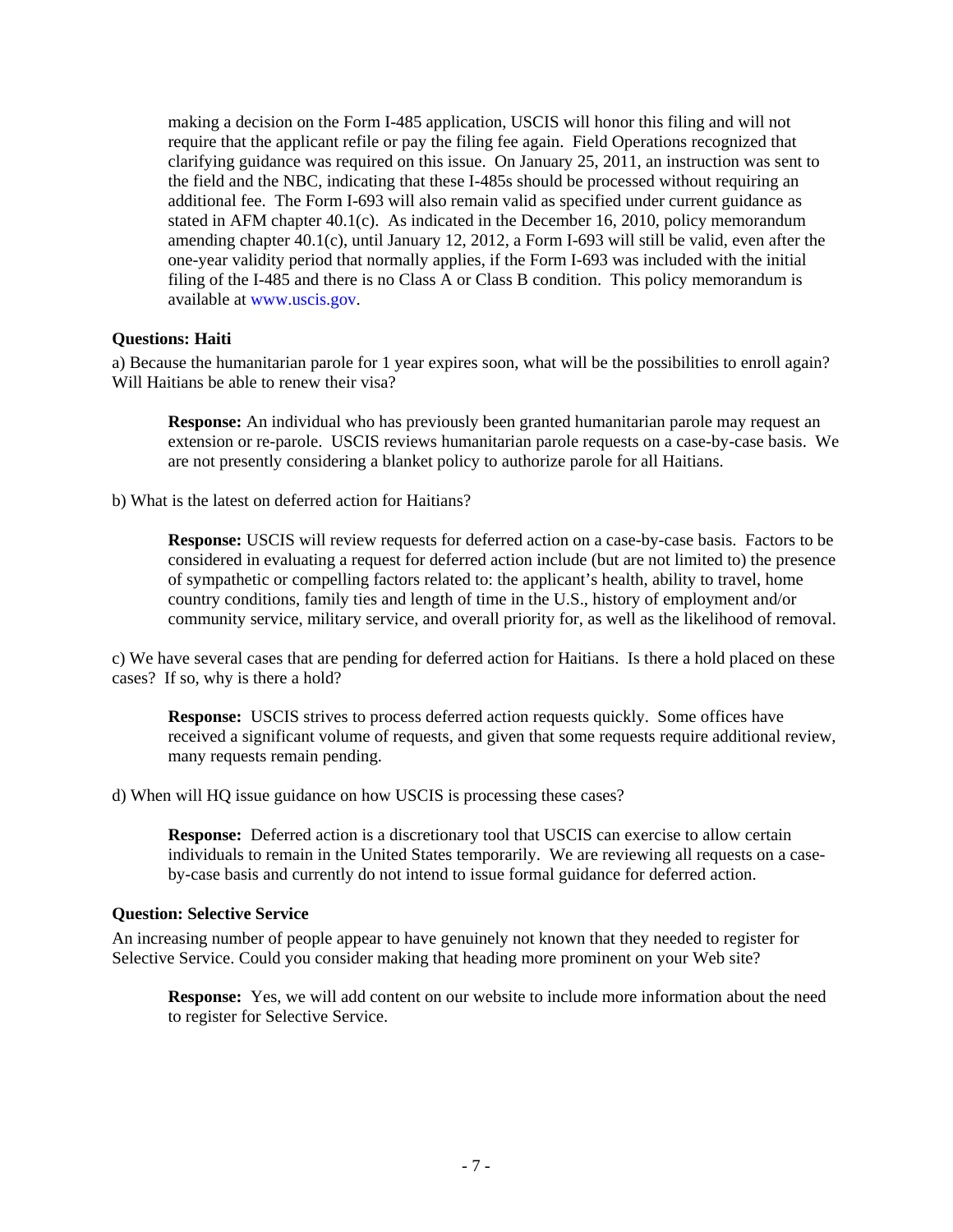## **Service Center Operations Directorate**

#### **Question: Request for Evidence (RFE) Project**

It is our understanding that USCIS is reviewing RFE templates. Can the agency provide an update on where USCIS is in the process and when they expect to get to the other categories/classifications?

**Response:** USCIS is actively engaged in Phase One of the RFE project which includes the following categories:

• *Q Nonimmigrants* – International cultural exchange visitors

The Q nonimmigrant RFE template went final and was posted for stakeholder viewing from December 10, 2010 to December 23, 2010.

• *P Nonimmigrants* – Artists, athletes, and entertainers

The P nonimmigrant RFE template is currently being updated and USCIS anticipates having it ready for stakeholder review very soon.

• *Nonimmigrants* – Nonimmigrant individuals of extraordinary ability in the sciences, arts, education, business, or athletics.

The O nonimmigrant RFE template is currently being updated and USCIS anticipates having it ready for stakeholder review very soon.

• *EB-11 Immigrants* – Immigrant individuals of extraordinary ability in the sciences, arts, education, business, or athletics

The EB-11 immigrant RFE template went final and was posted for stakeholder viewing from January 21, 2011 to February 4, 2011.

With Phase One getting closer to completion, USCIS is starting to identify potential classifications to undertake in Phase Two of the RFE project. Once USCIS has identified which classifications will be a part of Phase Two of the RFE Project, USCIS will notify the stakeholders accordingly. If stakeholders would like to provide comments on which classifications USCIS should undertake in Phase Two of the RFE Project, they may do so by emailing [scopsrfe@dhs.gov](mailto:scopsrfe@dhs.gov).

# **Question: Bi-Specialization**

Please clarify each service centers' jurisdiction and the bi-specialization process.

**Response:** While some forms are direct-filed to the Service Centers, many are now processed through the lockbox. Regardless of lockbox filing, however, a breakdown of the current processing locations by form type is available on [www.uscis.gov.](http://www.uscis.gov/) It should be noted that this is subject to change according to available resources.

#### **Question: H-2A Period of Admission**

Can USCIS provide clarification for USCIS policy "Period of Admission" for I-129/H-2A workers? During this current harvest season, individuals are experiencing problems with incorrect dates for the "Period of Admission" for Temporary Workers. Specifically, they are receiving conflicting information from USCIS offices regarding the policy for the 30-day period following the expiration of the H-2A petition.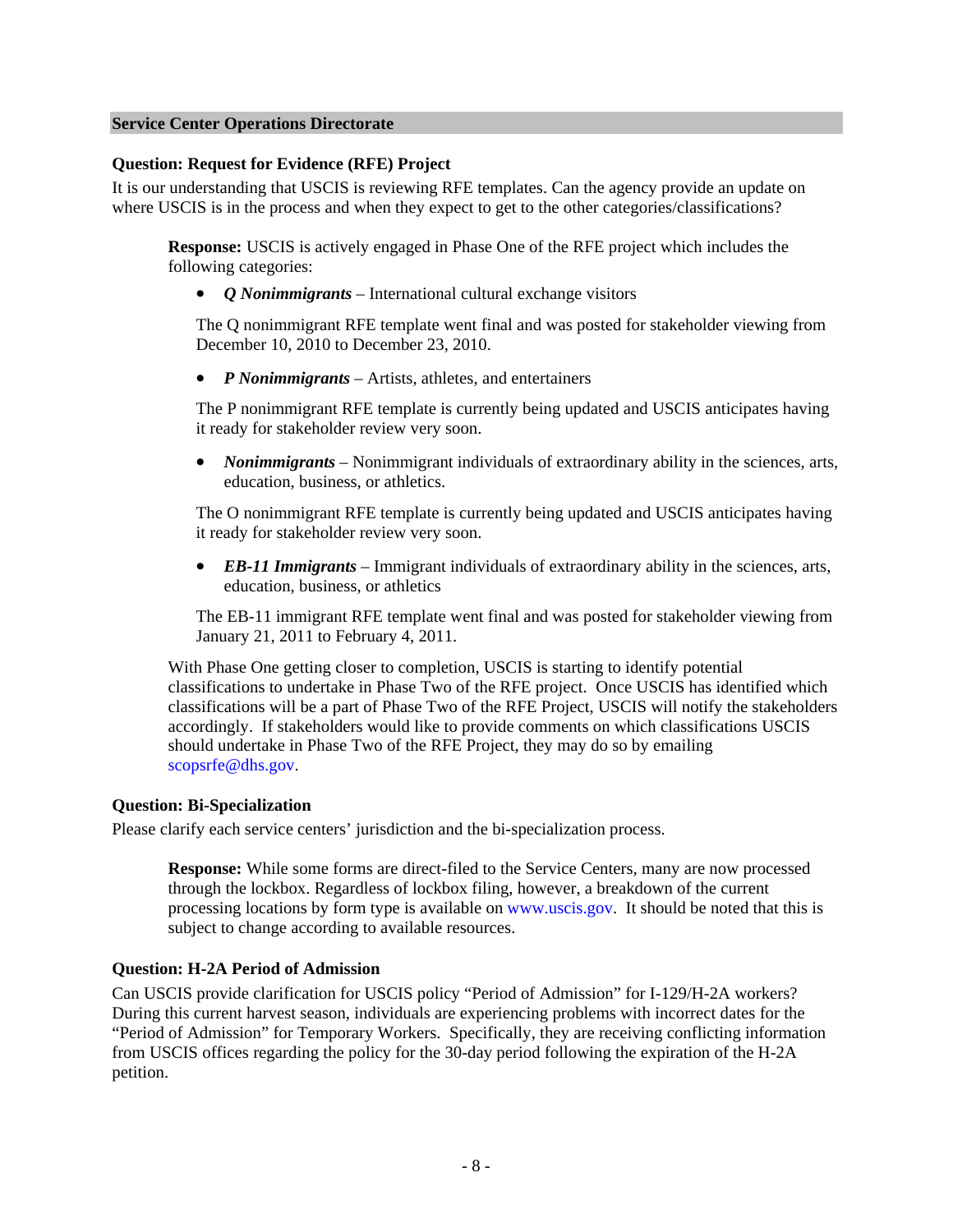On page 76912 of the Federal Register/Vol. 73, No. 244/Thursday, December 18, 2008/Rules and Regulations it states that one of reasons for the "Period of Admission" is so the worker can seek an extension of stay based on a subsequent offer of employment. However, after applying for a worker who is already in the U.S. and has finished work early with the old employer, the new employer receives an I-94 for the worker that has an incorrect departure date.

This is confusing, expensive, and time consuming to the constituents. Because although the USCIS policy allows a non-immigrant worker to transfer to a new employer, when that employer receives the I-94 it does not reflect a new date on which the worker should leave the U.S., rather it is the same date as the last date of the 30-day "Period of Admission" or another incorrect date.

Also, please make certain that the Service Centers are notified of the correct and current policy regarding this issue.

**Response:** We are unaware of this situation. Officers are trained to provide new validity dates listed on the Form I-129 as well as on the temporary labor certification for extensions of H-2A status. Please provide specific case receipt numbers to USCIS for review.

# **Question: H-1B Cap Exemption**

Recently, the USCIS California Service Center has changed its policy with regard to determining eligibility for cap exemption on the basis of "affiliation with a college or university." This has resulted in USCIS denying H-1B petitions for medical residents and fellows at teaching hospitals around the country. Without access to cap exempt petitions, many medical residents and fellows will be denied the ability to commence residency/fellowship training and/or to continue residency or fellowship training that was previously considered cap exempt but is now, upon filing an extension petition, denied and considered cap subject. We urge USCIS to take immediate action to examine this adjudication policy.

**Response:** The California Service Center continues to follow the June 6, 2006 memo entitled, "Guidance Regarding Eligibility for Exemption from the H-1B Cap Based on §103 of the American Competitiveness in the Twenty-First Century Act of 2000 (AC21) (Public Law 106- 313)." No guidance has been released to direct a change in this policy since it was released.

# **Question: Guidance on Material Support**

Recognizing the complexity and sensitivity of these issues, can USCIS provide clarification on the status of guidance for service centers regarding material support for terrorism with reference to pending I-485 and I-730 applications?

**Response:** USCIS guidance to the service centers continues to be based on that of the March 26, 2008 memo from Deputy Director Scharfen, as updated; currently the service centers are instructed to withhold adjudication on all of the following categories of cases, provided that the applicant is otherwise eligible for the benefit being sought and that he or she does not pose a risk to national security or danger to the community:

- Cases in which individuals are inadmissible for non-duress terrorism-related inadmissibility grounds (TRIG) relating to undesignated (tier 3) terrorist organizations for which a specific exemption has not been issued;
- Cases in which individuals are inadmissible for non-duress terrorism-related inadmissibility grounds (TRIG) relating to undesignated (tier 3) terrorist organizations for which a specific exemption has not been issued;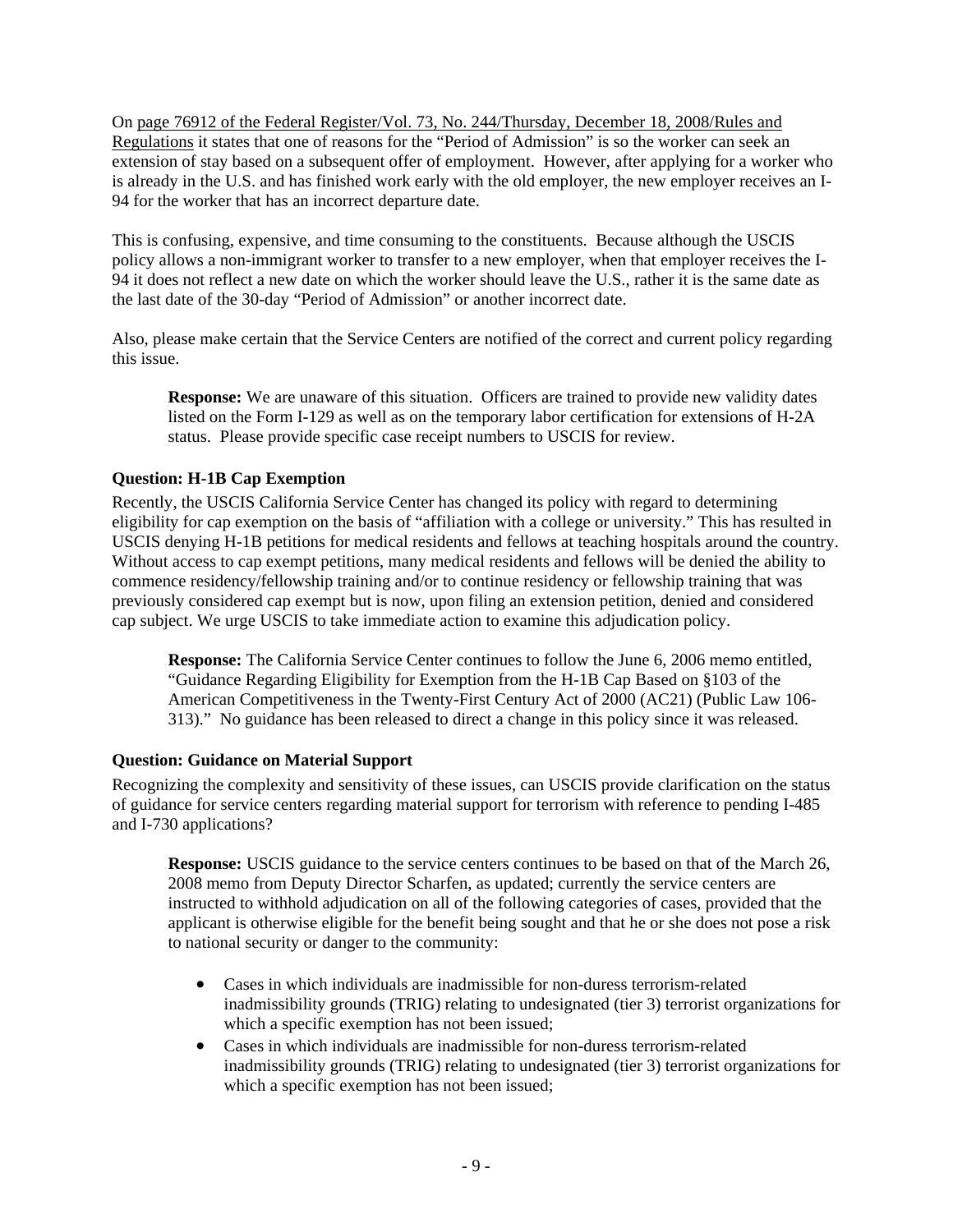- Cases in which individuals are inadmissible for TRIG, other than material support; solicitation of funds or members; or having undergone military-type training under duress, related to tier 3 organizations;
- Cases in which individuals are inadmissible for having voluntarily given medical care to designated and undesignated (tier 1, 2, and 3) terrorist organizations; and
- Cases in which individuals are inadmissible as the spouses/children of aliens who are inadmissible under the above cited categories.

Voluntary TRIG activity relating to tier 1 and tier 2 organizations is not exemptible under the exemption provision at INA § 212(d)(3)(B)(i), and cases involving such activity (with the exception of the voluntary the provision of medical care) do not fall within the hold categories and are adjudicated.

There have been a number of new exemptions since the March 26, 2008 memo, and as these exemptions have become available, affected cases have been released for adjudication. These new exemptions include group-based exemptions for individuals having activities or affiliations with 10 specific groups that were not otherwise covered by the automatic relief provisions of the December 26, 2007 Consolidated Appropriations Act (CAA) (which provided that 10 specific groups were no longer to be considered terrorist organizations under the INA for activities prior to the enactment of the CAA); the Iraqi National Congress (INC); the Kurdish Democratic Party (KDP); the Patriotic Union of Kurdistan (PUK); the All Burmese Students Democratic Front (ABSDF); and the All Indian Sikh Student Federation (AISSF)-Bittu faction.. In addition, there are exemptions relating to the solicitation of funds or members for a terrorist organization under duress, and to having received military-type training under duress from or on behalf of a terrorist organization. As additional exemptions become available, the service centers will be instructed to release those cases for consideration of those exemptions and for final adjudication.

# **Question: Use of G-325A**

It would be a huge help for our clients if USCIS would accept a faxed or scanned signature on the G-325 for I-130 applications and on the DS-230 and the form that names an agent for the DS-230 applicant. The client could be required to bring the documents with original signature to the interview. This will have to happen for all signatures when USCIS goes to all electronic applications anyway. Currently our clients have to pay high mailing fees and wait sometimes months for these forms to travel to and from the foreign beneficiary.

**Response:** A properly completed Form G-325A is required from beneficiaries of spousal Form I-130s. However, where the beneficiary for a spousal Form I-130 is residing overseas and has failed to submit a signed G-325A, USCIS will not issue a Request for Evidence [RFEs] to obtain the missing beneficiary signature but will adjudicate the Form I-130. The signature may be collected at the immigrant visa interview.

With regard to the Form DS-230, this is the Department of State's [Application for Immigrant](http://www.state.gov/documents/organization/81807.pdf)  [Visa and Alien Registration.](http://www.state.gov/documents/organization/81807.pdf) Therefore concerns regarding acceptable DS-230 documents should be presented to the Department of State.